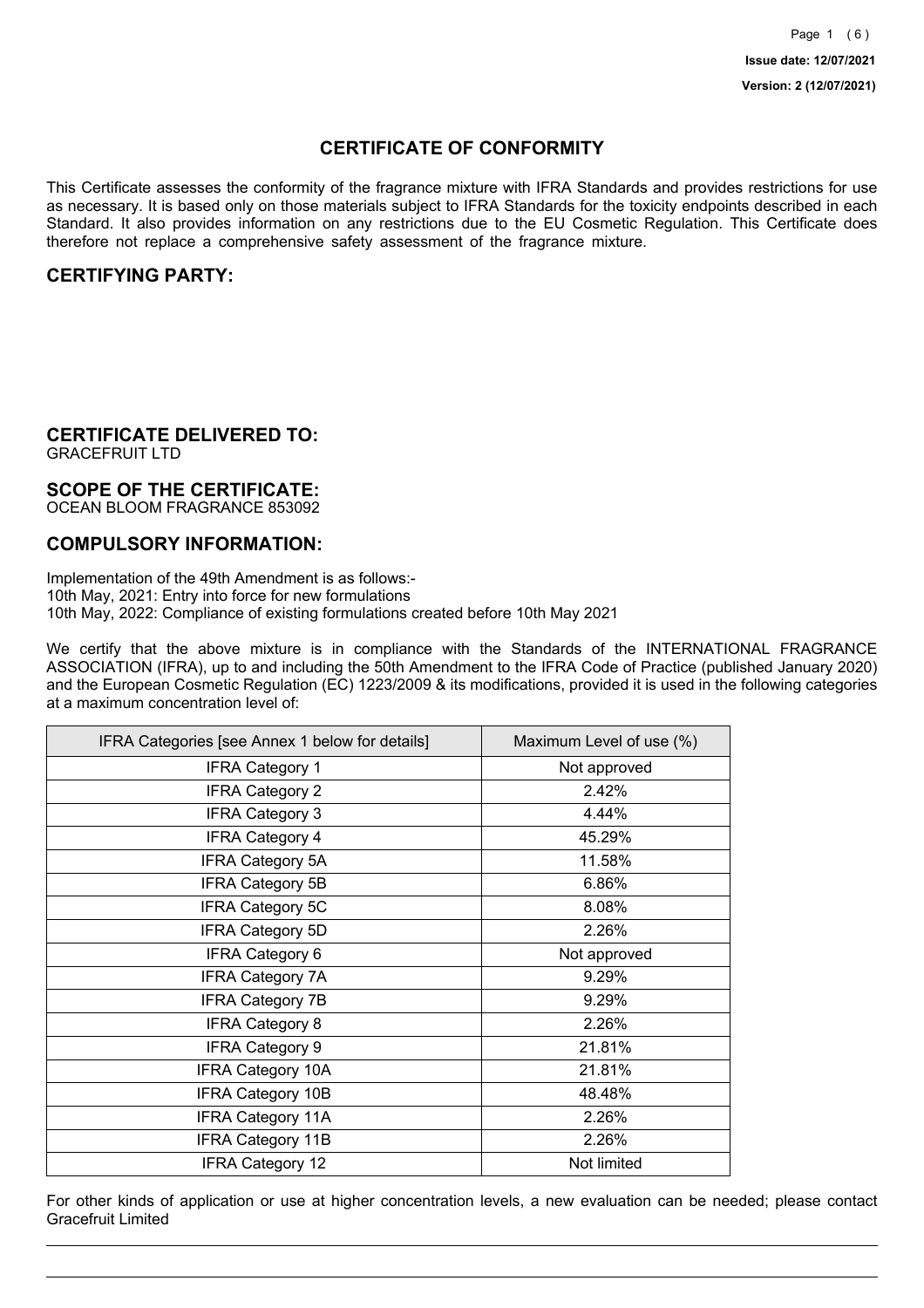## **EU COSMETIC INFORMATION:**

We certify that the above mixture is in compliance with the EU Cosmetic Regulation 1223/2009 and its amendments, provided it is used in the following applications at a maximum concentration level of:

| <b>Cosmetic Application</b>      | Maximum Level of use (%) |
|----------------------------------|--------------------------|
| Fine Fragrance                   | 21.06%                   |
| Eau de Toilette                  | 21.06%                   |
| Fragrancing cream                | 21.06%                   |
| Rinse off cosmetic products      | 21.06%                   |
| Other leave-on cosmetic products | 21.06%                   |
| Oral products                    | Not approved             |

Regulatory Affairs Department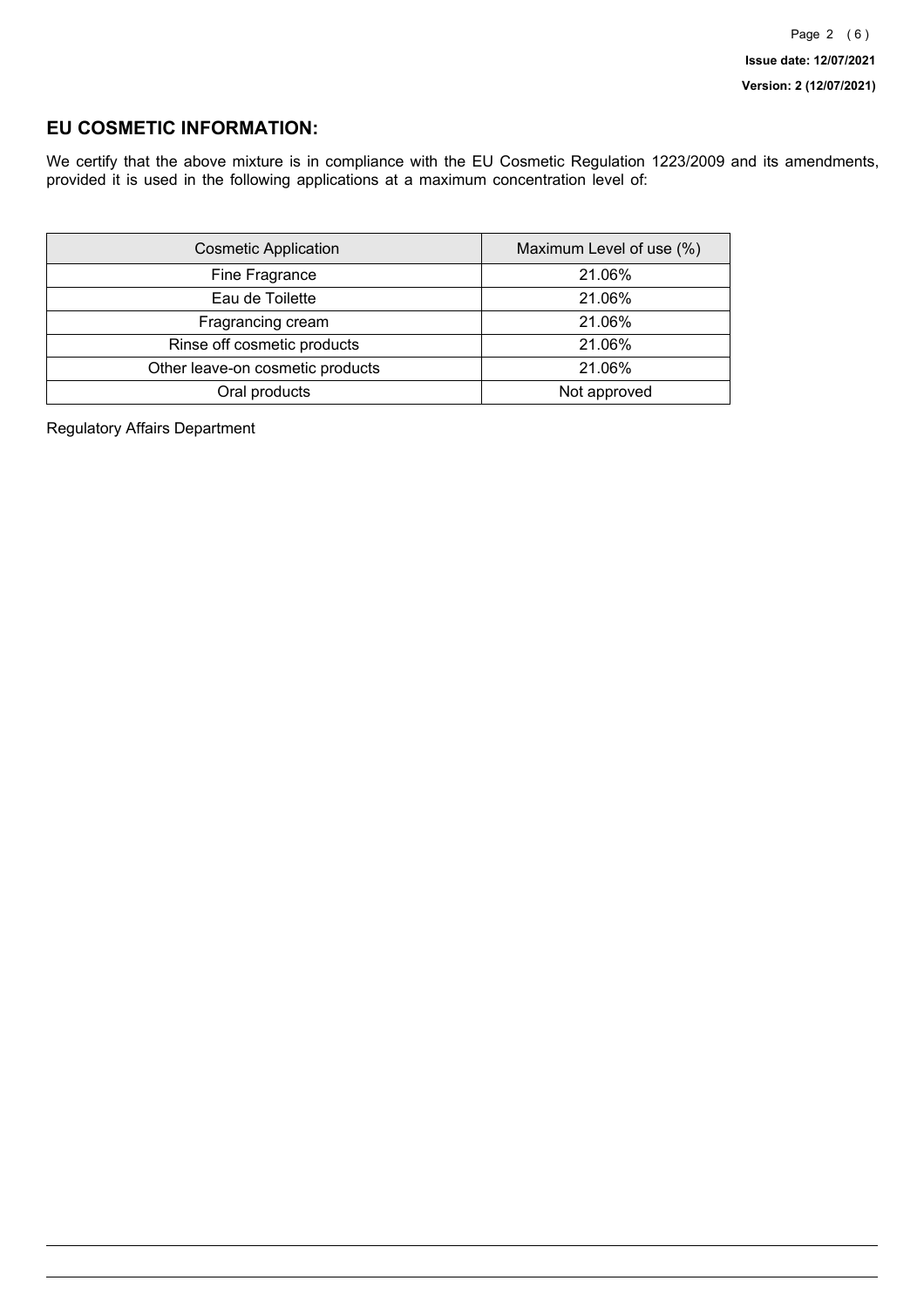### **ANNEX 1**

Below is an extract of information provided by IFRA in relation to types of application present in each IFRA Category. Additional information about IFRA Categories can be found in the Guidance to IFRA Standards, issued by IFRA.

| <b>IFRA Category</b>     | Product Type                                                                                                                                                                                                                                                                                                                                                                                                                                                                                                                                                                                                                                                                                                                                                                                                                                                                                                                                 |
|--------------------------|----------------------------------------------------------------------------------------------------------------------------------------------------------------------------------------------------------------------------------------------------------------------------------------------------------------------------------------------------------------------------------------------------------------------------------------------------------------------------------------------------------------------------------------------------------------------------------------------------------------------------------------------------------------------------------------------------------------------------------------------------------------------------------------------------------------------------------------------------------------------------------------------------------------------------------------------|
| <b>IFRA Category 1</b>   | Products applied to the lips: Lip products e.g. lipstick, lip balm; Childrens toys                                                                                                                                                                                                                                                                                                                                                                                                                                                                                                                                                                                                                                                                                                                                                                                                                                                           |
| <b>IFRA Category 2</b>   | Products applied to the axillae: Deodorant and antiperspirant products of all types; Body sprays/mists                                                                                                                                                                                                                                                                                                                                                                                                                                                                                                                                                                                                                                                                                                                                                                                                                                       |
| IFRA Category 3          | Products applied to the face/body using fingertips: Eye products e.g. eye make-up, eye moisturizer; Facial<br>make-up; Make-up remover; Nose pore strips; Wipes for face, neck, hands, body; Facial masks; Body<br>and face paint                                                                                                                                                                                                                                                                                                                                                                                                                                                                                                                                                                                                                                                                                                            |
| <b>IFRA Category 4</b>   | Products related to fine fragrance: Hydroalcoholic and non-hydroalcoholic fine fragrance of all types e.g.<br>Eau de Toilette, Parfum, Cologne, solid perfume, fragrancing cream, aftershaves of all types; Ingredients<br>of perfume and fragrance mixtures for cosmetic kits; Scent pads; Scent strips                                                                                                                                                                                                                                                                                                                                                                                                                                                                                                                                                                                                                                     |
| <b>IFRA Category 5A</b>  | Body lotion products applied to the body using the hands (palms), primarily leave on: Foot care products<br>e.g. creams, powders; Insect repellent for application to the skin; All powders and talc (excluding baby<br>powders and talc)                                                                                                                                                                                                                                                                                                                                                                                                                                                                                                                                                                                                                                                                                                    |
| IFRA Category 5B         | Face moisturizer products applied to the face using the hands (palms), primarily leave on: Facial toner;<br>Facial moisturizers and creams                                                                                                                                                                                                                                                                                                                                                                                                                                                                                                                                                                                                                                                                                                                                                                                                   |
| IFRA Category 5C         | Hand cream products applied to the hands using the hands (palms), primarily leave on: Hand cream; Nail<br>care products including cuticle creams; Hand sanitizers                                                                                                                                                                                                                                                                                                                                                                                                                                                                                                                                                                                                                                                                                                                                                                            |
| <b>IFRA Category 5D</b>  | Baby creams, baby oils and baby talc: Baby cream/lotion, baby oil, baby powders and talc                                                                                                                                                                                                                                                                                                                                                                                                                                                                                                                                                                                                                                                                                                                                                                                                                                                     |
| <b>IFRA Category 6</b>   | Products with oral and lip exposure: Toothpaste; Mouthwash, including breath sprays; Toothpowder,<br>strips, mouthwash tablets                                                                                                                                                                                                                                                                                                                                                                                                                                                                                                                                                                                                                                                                                                                                                                                                               |
| <b>IFRA Category 7A</b>  | Rinse-off products applied to the hair with some hand contact: Hair permanent or other hair chemical<br>treatments (rinse-off) e.g. relaxers, including rinse-off hair dyes                                                                                                                                                                                                                                                                                                                                                                                                                                                                                                                                                                                                                                                                                                                                                                  |
| <b>IFRA Category 7B</b>  | Leave-on products applied to the hair with some hand contact: Hair sprays of all types e.g. pumps,<br>aerosol sprays; Hair styling aids non sprays e.g. mousse, leave- on conditioners; Hair permanent or other<br>hair chemical treatments (leave-on) e.g. relaxers, including leave-on hair dyes; Shampoo - Dry (waterless<br>shampoo); Hair deodorizer                                                                                                                                                                                                                                                                                                                                                                                                                                                                                                                                                                                    |
| <b>IFRA Category 8</b>   | Products with significant anogenital exposure: Intimate wipes; Tampons; Baby wipes; Toilet paper (wet)                                                                                                                                                                                                                                                                                                                                                                                                                                                                                                                                                                                                                                                                                                                                                                                                                                       |
| <b>IFRA Category 9</b>   | Products with body and hand exposure, primarily rinse off: Bar soap; Liquid soap; Shampoo of all type;<br>Conditioner (rinse-off); Body washes and shower gels of all types; Baby wash, bath, shampoo; Bath gels,<br>foams, mousses, salts, oils and other products added to bathwater; Cleanser for face (rinse-off); Shaving<br>creams of all types e.g. stick, gels, foams; All depilatories (including facial) and waxes for mechanical hair<br>removal; Foot care products (feet are placed in a bath for soaking); Shampoos for pets                                                                                                                                                                                                                                                                                                                                                                                                   |
| <b>IFRA Category 10A</b> | Household care excluding aerosol / spray products: Hand wash laundry detergent; Laundry pre-treatment<br>of all types e.g. paste, sprays, sticks; Machine laundry detergents with skin contact e.g. liquids, powders;<br>Fabric softeners of all types including fabric softener sheets; Ironing water; Hand dishwashing detergent;<br>Hard surface cleaners of all types e.g. bathroom, kitchen cleansers, furniture polish; Toilet seat wipes;<br>Household cleaning products, other types including fabric cleaners, carpet cleaners, furniture polishes<br>sprays and wipes, stain removers, treatment products for textiles e.g. starch sprays; Floor wax; Dry<br>cleaning kits; Fragranced oil for lamp ring, reed diffusers, pot-pourri, liquid refills for air fresheners (non-<br>cartridge systems), etc.                                                                                                                          |
| <b>IFRA Category 10B</b> | Household aerosol/spray products: Animal sprays applied to animals; Air freshener sprays, manual,<br>including aerosol and pump; Aerosol/spray insecticides                                                                                                                                                                                                                                                                                                                                                                                                                                                                                                                                                                                                                                                                                                                                                                                  |
| <b>IFRA Category 11A</b> | Products with intended skin contact but minimal transfer of fragrance to skin from inert substrate without<br>UV exposure: Feminine hygiene conventional pads, liners, interlabial pads; Diapers (baby and adult);<br>Adult incontinence pant, pad; Toilet paper (dry)                                                                                                                                                                                                                                                                                                                                                                                                                                                                                                                                                                                                                                                                       |
| <b>IFRA Category 11B</b> | Products with intended skin contact but minimal transfer of fragrance to skin from inert substrate with<br>potential UV exposure: Tights with moisturizers; Scented socks, gloves; Facial tissues (dry tissues);<br>Napkins; Paper towels; Wheat bags; Facial masks (paper/protective) e.g. surgical masks not used as<br>medical device; Fertilizers, solid (pellet or powder)                                                                                                                                                                                                                                                                                                                                                                                                                                                                                                                                                              |
| <b>IFRA Category 12</b>  | Products not intended for direct skin contact, minimal or insignificant transfer to skin: Candles of all types;<br>Laundry detergents for machine wash with minimal skin contact (e.g. Liquid tabs, pods); Automated air<br>fresheners and fragrancing of all types e.g. concentrated aerosol with metered doses, plug-ins, electrical,<br>incense, liquid refills (cartridge); Air delivery systems; Cat litter; Cell phone cases; Deodorizers/maskers<br>not intended for skin contact e.g. fabric drying machine deodorizers, carpet powders; Fuels; Insecticides<br>e.g. mosquito coil, paper, electrical, for clothing, excluding aerosols/sprays; Joss sticks or incense sticks;<br>Dishwash detergent and deodorizers - for machine wash; Olfactive board games; Paints; Plastic articles<br>(excluding toys); Scratch and sniff; Scent pack; Scent delivery system (using dry air technology); Shoe<br>polishes; Rim blocks (Toilet) |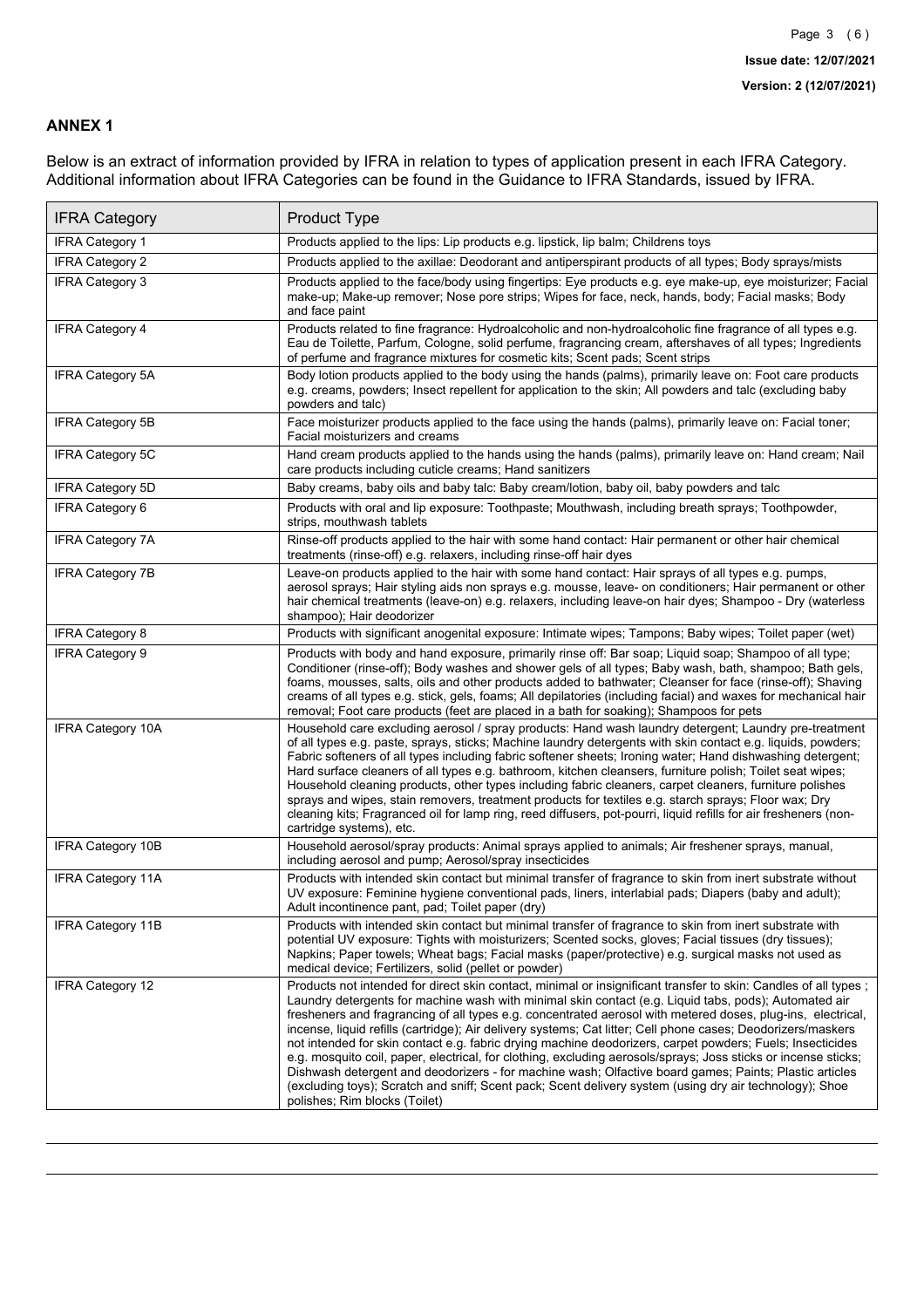## **IFRA CONFORMITY CERTIFICATE**

### **Customer: GRACEFRUIT LTD**

#### **Product: OCEAN BLOOM FRAGRANCE 853092**

We certify that the above item is in compliance with the Standards of the INTERNATIONAL FRAGRANCE ASSOCIATION (IFRA - 48th Amendment / published June 2015), provided it is used in the following classes at a maximum concentration level of:

| IFRA classes [see annex for detail] | Maximum level of use (%) |
|-------------------------------------|--------------------------|
| <b>IFRA Class 1 Limit</b>           | Not approved             |
| <b>IFRA Class 2 Limit</b>           | 4.21%                    |
| <b>IFRA Class 3.A Limit</b>         | 21.06%                   |
| IFRA Class 3.B Limit                | 21.06%                   |
| IFRA Class 3.C Limit                | 21.06%                   |
| IFRA Class 3.D Limit                | 21.06%                   |
| <b>IFRA Class 4.A Limit</b>         | 21.06%                   |
| <b>IFRA Class 4.B Limit</b>         | 21.06%                   |
| IFRA Class 4.C Limit                | 21.06%                   |
| <b>IFRA Class 4.D Limit</b>         | 21.06%                   |
| <b>IFRA Class 5 Limit</b>           | 21.06%                   |
| <b>IFRA Class 6 Limit</b>           | Not approved             |
| <b>IFRA Class 7.A Limit</b>         | 8.42%                    |
| IFRA Class 7.B Limit                | 8.42%                    |
| IFRA Class 8.A Limit                | 21.06%                   |
| IFRA Class 8.B Limit                | 21.06%                   |
| <b>IFRA Class 9.A Limit</b>         | 21.06%                   |
| <b>IFRA Class 9.B Limit</b>         | 21.06%                   |
| IFRA Class 9.C Limit                | 21.06%                   |
| IFRA Class 10.A Limit               | 21.06%                   |
| IFRA Class 10.B Limit               | 21.06%                   |
| <b>IFRA Class 11 Limit</b>          | 100%                     |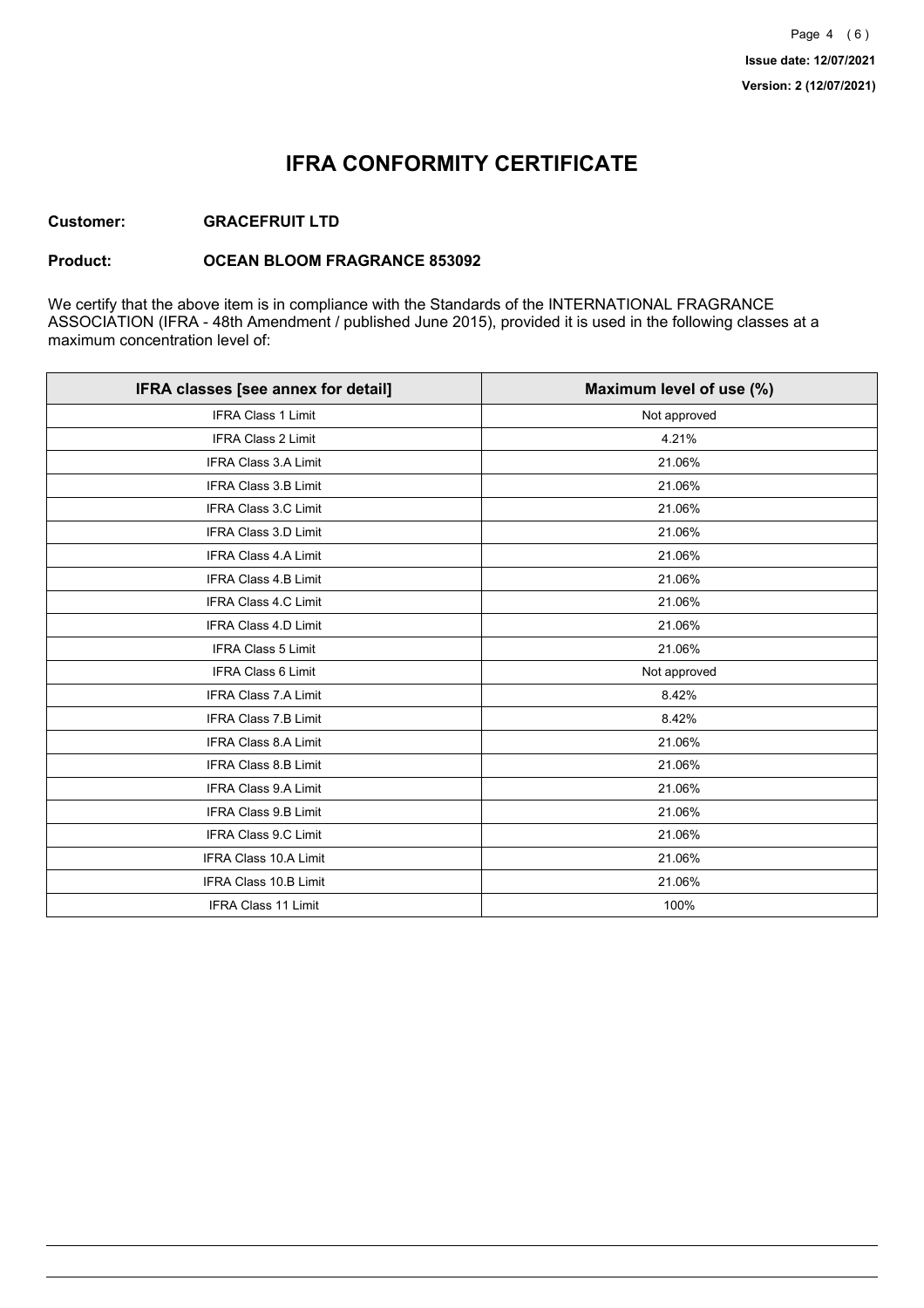# **IFRA CONFORMITY CERTIFICATE**

For other kinds of application or use at higher concentration levels, a new evaluation may be needed; please contact Gracefruit Limited.

The IFRA Standards regarding use restrictions are based on safety assessments by the Panel of Experts of the RESEARCH INSTITUTE FOR FRAGRANCE MATERIALS (RIFM) and are enforced by the IFRA Scientific Committee.

Evaluation of individual Fragrance ingredients is made according to the safety standards contained in the relevant section of the IFRA Code of Practice.

It is the ultimate responsibility of our customer to ensure the safety of the final product (containing this fragrance) by further testing if need be.

**Regulatory Affairs Department**